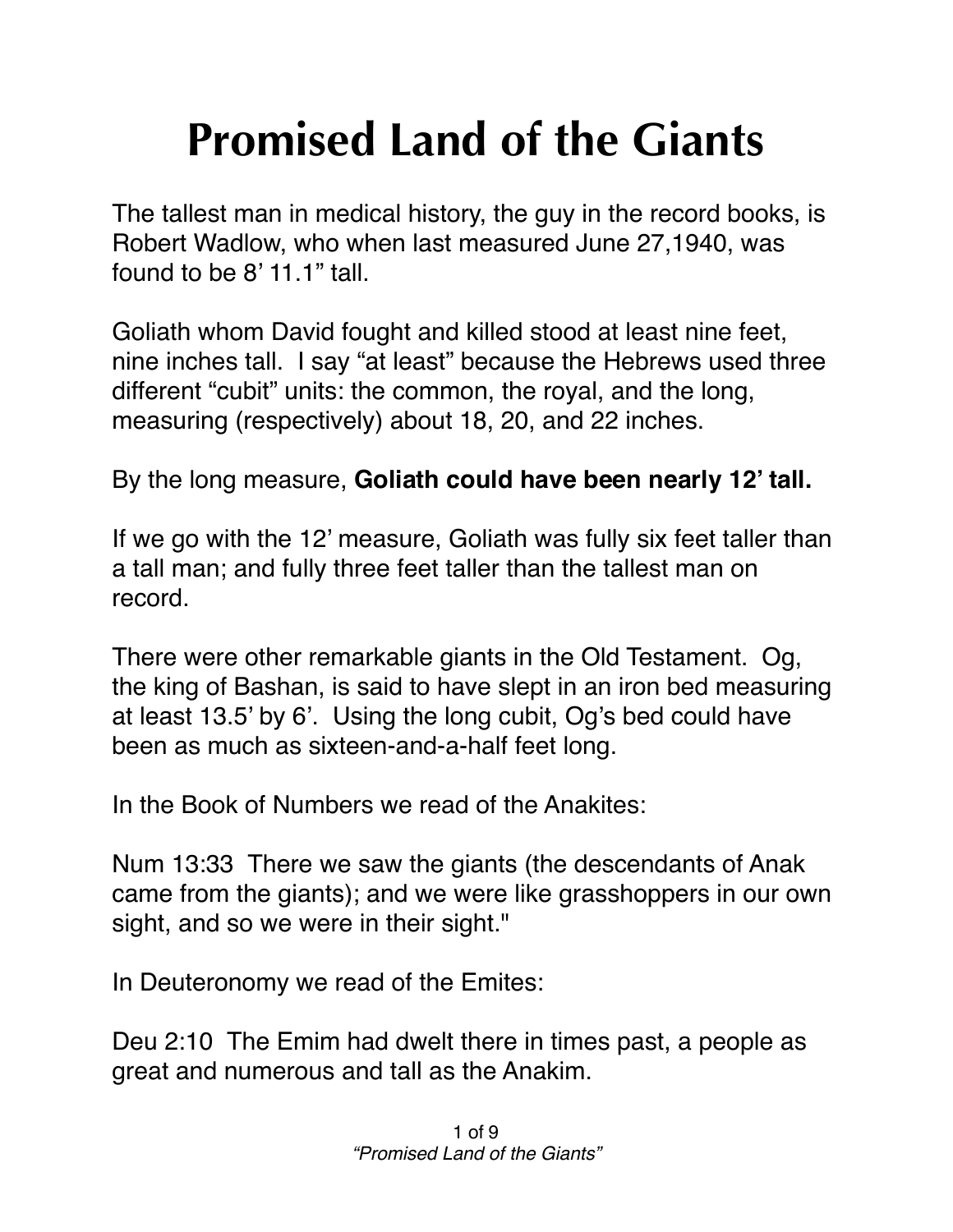Deu 2:11 They were also regarded as giants, like the Anakim, but the Moabites call them Emim.

"Rephaites" or "Rephaim" are an ancient race of biblical giants. According to Genesis 14:5, King Chedorlaomer and his allies attacked and defeated the Rephaites at Ashteroth-Karnaim.

Rephaites are also mentioned in Genesis (15:20), Deuteronomy (2:10-21, 3:11), Joshua (12:4, 13:12, 15:8, 17:15, 18:16), Second Samuel (5:18-22, 23:13), and in First Chronicles (11:15, 14:9 & 20:4).

Zamzummim is another biblical name for giants. We learn in Deuteronomy 2:20 that was the name given to them by the Ammonites who displaced them.

What we call gigantism is usually caused by a tumor on the pituitary gland of the brain. It affects only about 1% of the population. Giants typically suffer from many physical limitations and disabilities; and they don't live that long.

Robert Wadlow moved so slowly and with such difficulty that his day-to-day activity was severely limited. As one account put it, "The human body is not well-suited to deal with the demands that such a large frame places on it, and Robert began to experience problems with his lower extremities. Leg braces helped him overcome the difficulties he had with the feeling in his legs and feet."

Robert was only twenty-two years old when he died as a result of a septic blister on his right ankle caused by a brace, which had been poorly fitted only a week earlier.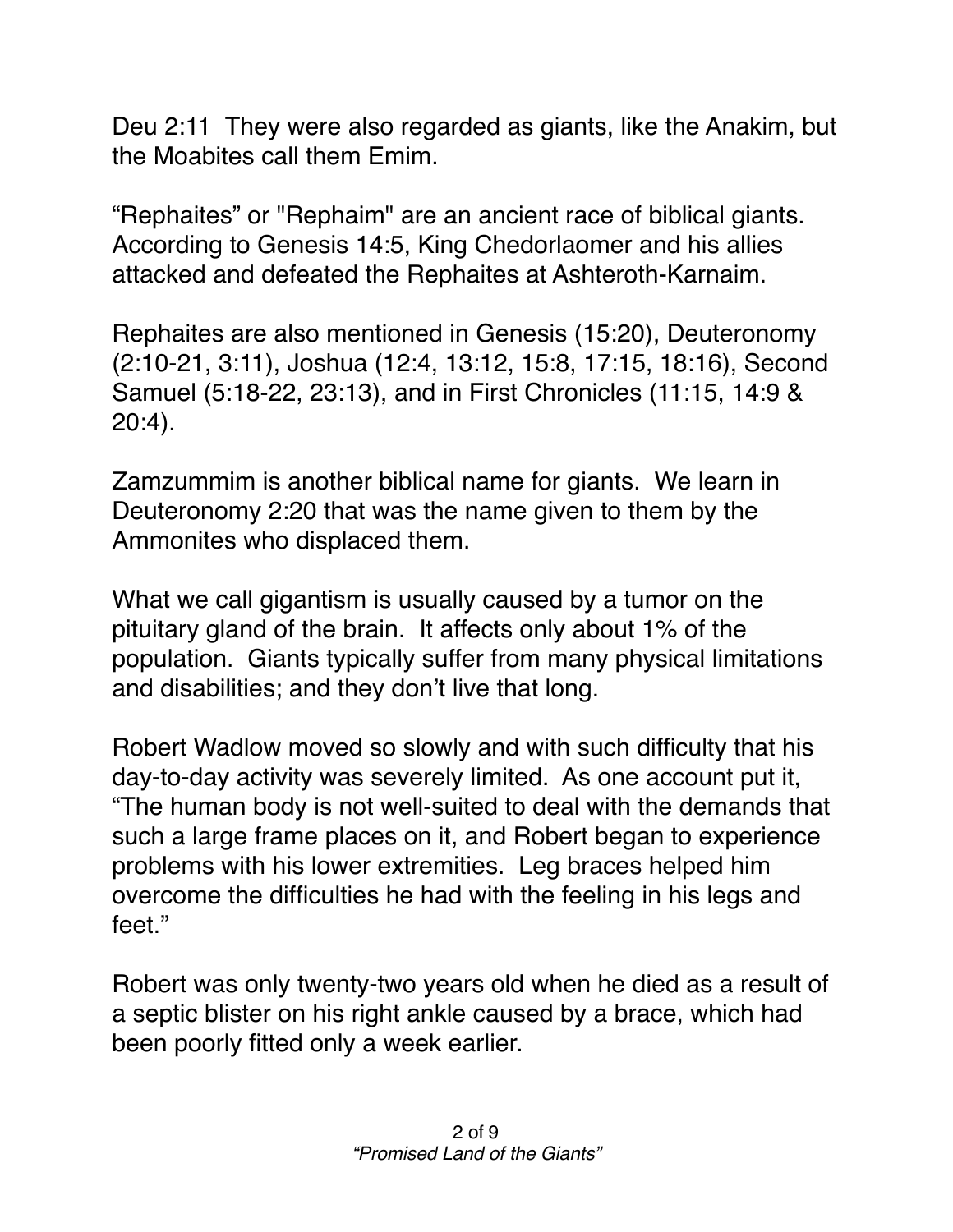Unlike Robert Wadlow, Bible giants were warriors, lived long lives, and demonstrated remarkable agility and strength. They didn't require leg braces, but instead were almost superhumanly strong.

Goliath, for example, was outfitted with two hundred fifty pounds of armor for battle. He wore it nimbly. He and the other giants of the Bible seem to be very different from, say, wrestler Andre the Giant, who stood a mere 7' 4" tall and died at age forty-six.

I mentioned Og. At his height, keeping everything in proportion, **Og would weigh-in at close to two thousand pounds.** Obviously his skeletal structure was much, much different from that of a normal human struck with gigantism.

The giants in the Bible were not just taller men, suffering from pituitary tumors. They were unique.

Where did these Bible giants come from? And how were they so mighty?

Gen 6:4 There were giants on the earth in those days, and also afterward, when the sons of God came in to the daughters of men and they bore *children* to them. Those *were* the mighty men who *were* of old, men of renown.

Before the global flood and again after it, these giants were the product of the sons of God marrying and mating with daughters of men.

We established in our last study that "the sons of God" were fallen angels. They married and mated with human females, both before and after the flood, and the result were "giants."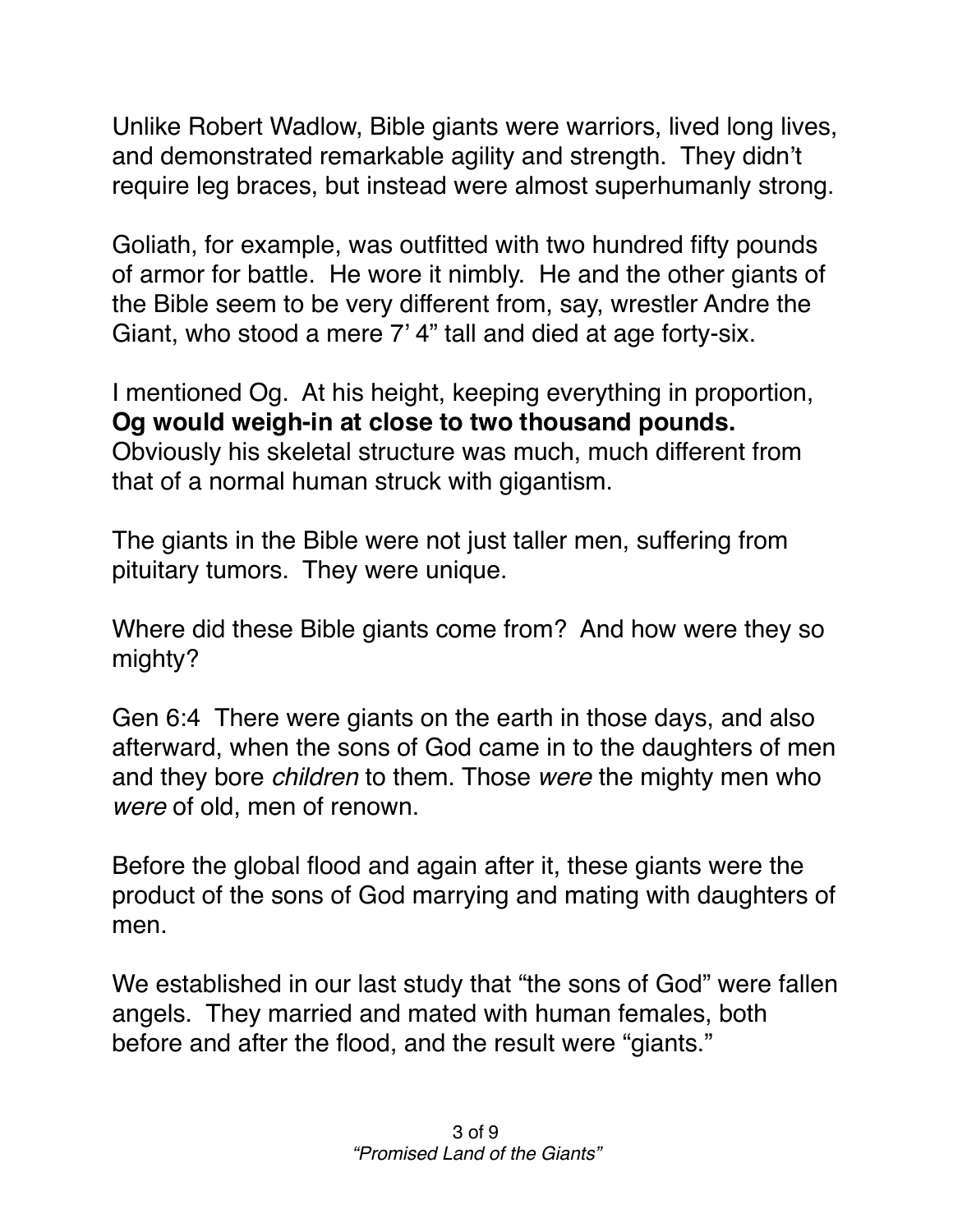The word is *Nephilim*. It means *fallen ones*. It isn't describing their size. By itself, Nephilim doesn't indicate they were giants. The word is intended to tell you this is a new race of beings had come into existence.

They are then described as "the mighty men of old, men of renown." The word here is *gibborim*, and it speaks of their exploits.

Arnold Fruchtenbaum says of them, "They were superhuman... They had human characteristics but were, at the same time, superhuman. They had extra capacities, both mentally and physically…"

Francis Scheaffer wrote, "More and more we are finding that mythology in general though greatly contorted very often has some historic base. And the interesting thing is that one myth which occurs over and over again in many parts of the world is that somewhere a long time ago supernatural beings had sexual intercourse with natural women and produced a special breed of people."

It is only later in the Old Testament that we learn that the Nephilim were also of giant stature.

If you're like me, you are willing to admit that there were Nephilim before the flood. But how can there be Nephilim post-flood?

I should mention that not everyone thinks post-flood giants are Nephilim. They think them run-of-the-mill giants, like Robert Wadlow and Andre. But the mechanics of their size, and their warrior exploits, seems to favor Nephilim.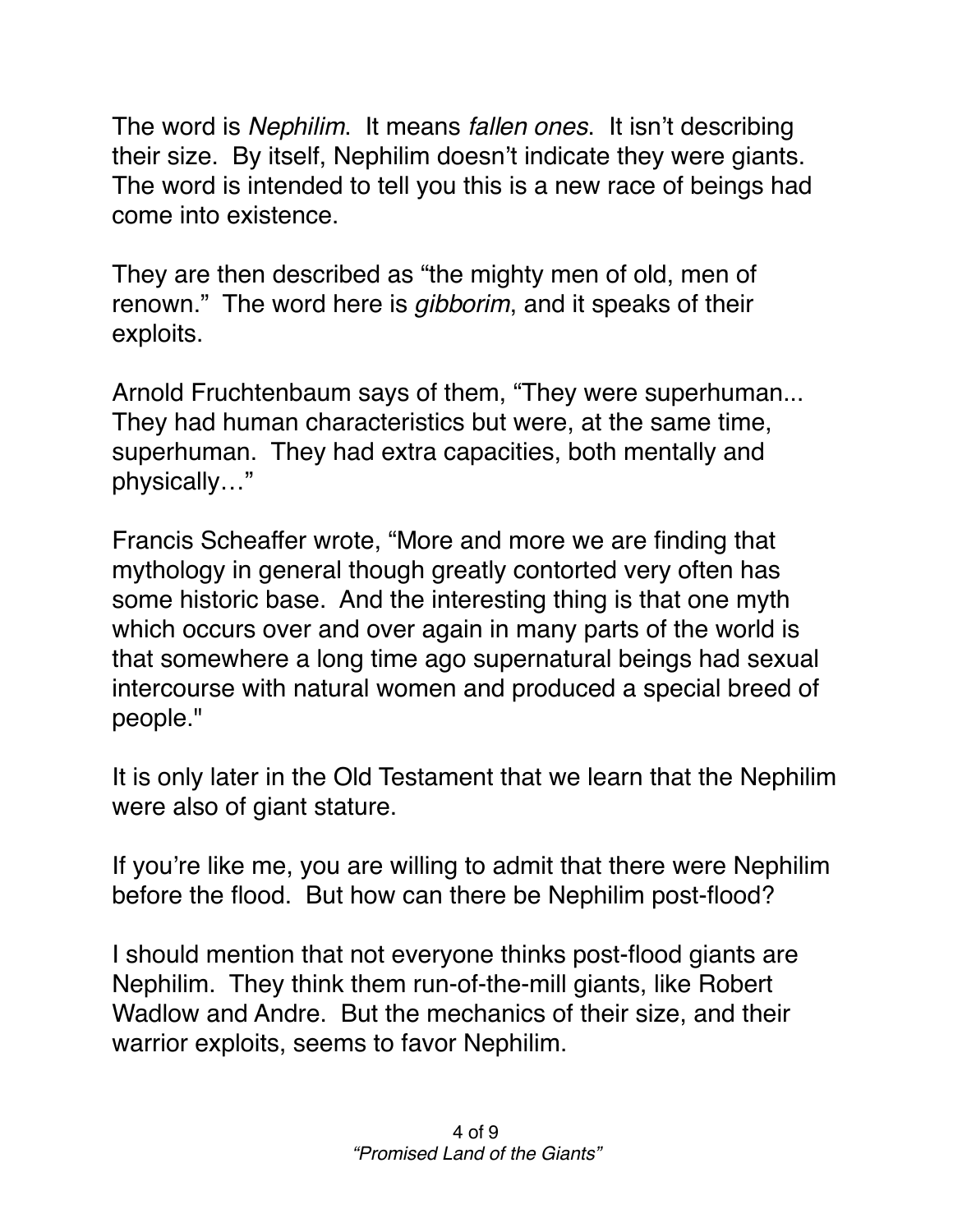The Bible doesn't say how there were post-flood Nephilim, so we can't be certain. The one way we know that Nephilim are produced is by fallen angels marrying and mating with women. Most likely more fallen angels again married and mated with human females post-flood.

The post-flood giants seem to be concentrated in and around the Promised Land. Perhaps it was a more localized strategy of Satan's to discourage Israel from conquering the land. It was no longer a plan to corrupt the gene pool so much as it was to produce a race of super-soldiers to turn back the Israelite conquest of the land.

It seemed to work. One of the major reasons the ten spies had for saying "No!" to going in to the land was that there were giants.

Num 13:31 But the men who had gone up with him said, "We are not able to go up against the people, for they *are* stronger than we."

Num 13:32 And they gave the children of Israel a bad report of the land which they had spied out, saying, "The land through which we have gone as spies *is* a land that devours its inhabitants, and all the people whom we saw in it *are* men of *great* stature.

Num 13:33 There we saw the giants (the descendants of Anak came from the giants); and we were like grasshoppers in our own sight, and so we were in their sight."

Their evil report kept Israel out of their land for forty years.

When Joshua led them in, they encountered giants over-and-over again.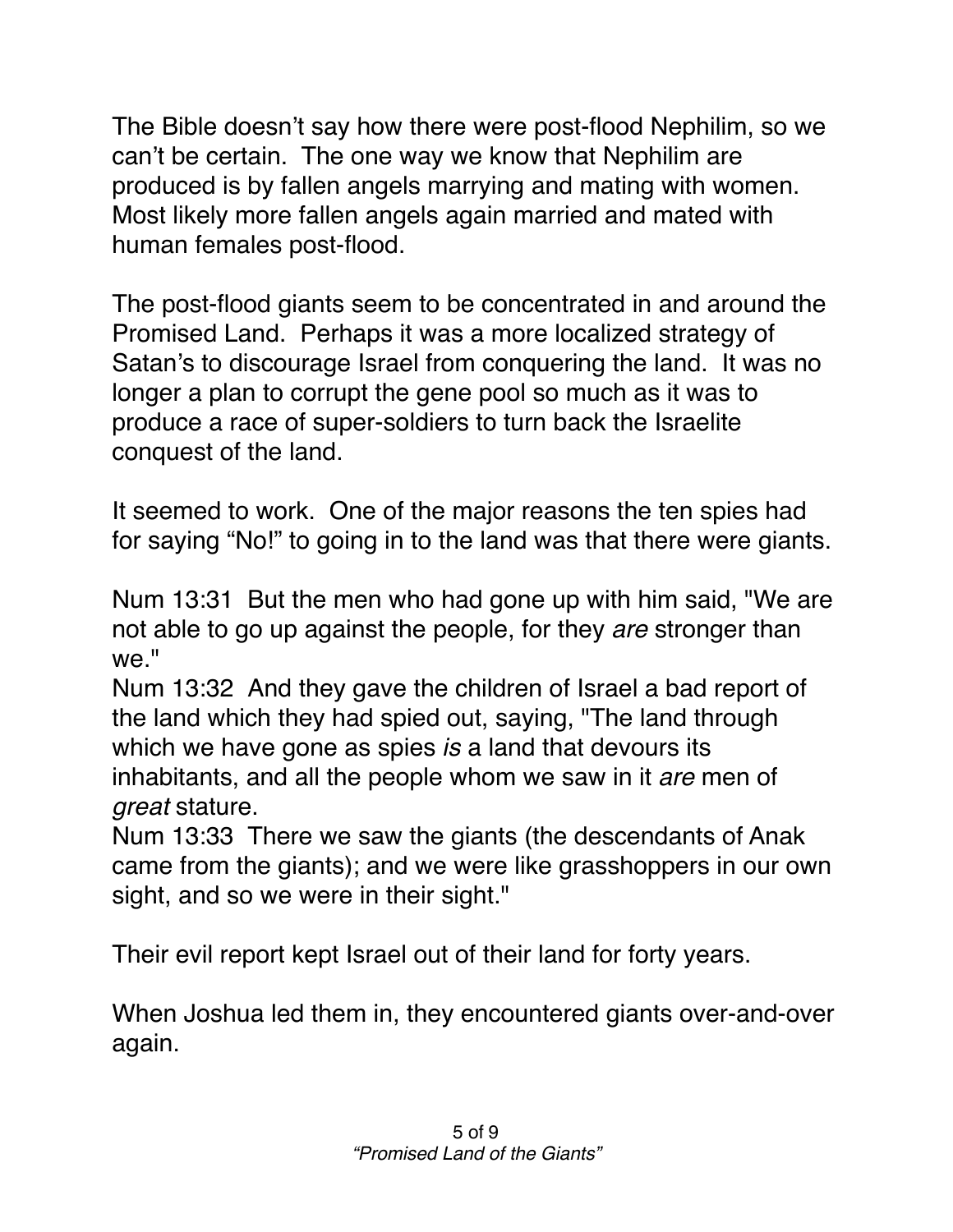Jos 11:21 And at that time Joshua came and cut off the Anakim from the mountains: from Hebron, from Debir, from Anab, from all the mountains of Judah, and from all the mountains of Israel; Joshua utterly destroyed them with their cities.

Jos 11:22 None of the Anakim were left in the land of the children of Israel; they remained only in Gaza, in Gath, and in Ashdod.

God is criticized for ordering Israel to destroy all the inhabitants of the Promised Land. It seems cruel. But what if we factor-in the presence of Nephilim, dug-in to the Promised Land?

Extermination makes more sense if there were Nephilim.

There were giants well after the conquest of the Promised Land. It is thought that David and his mighty men finished the work of exterminating the Nephilim. For example, we read of this encounter:

2Sa 21:15 When the Philistines were at war again with Israel, David and his servants with him went down and fought against the Philistines; and David grew faint.

2Sa 21:16 Then Ishbi-Benob, who *was* one of the sons of the giant, the weight of whose bronze spear *was* three hundred *shekels,* who was bearing a new *sword,* thought he could kill David.

2Sa 21:17 But Abishai the son of Zeruiah came to his aid, and struck the Philistine and killed him. Then the men of David swore to him, saying, "You shall go out no more with us to battle, lest you quench the lamp of Israel."

2Sa 21:18 Now it happened afterward that there was again a battle with the Philistines at Gob. Then Sibbechai the Hushathite killed Saph, who *was* one of the sons of the giant.

2Sa 21:19 Again there was war at Gob with the Philistines, where Elhanan the son of Jaare-Oregim the Bethlehemite killed *the*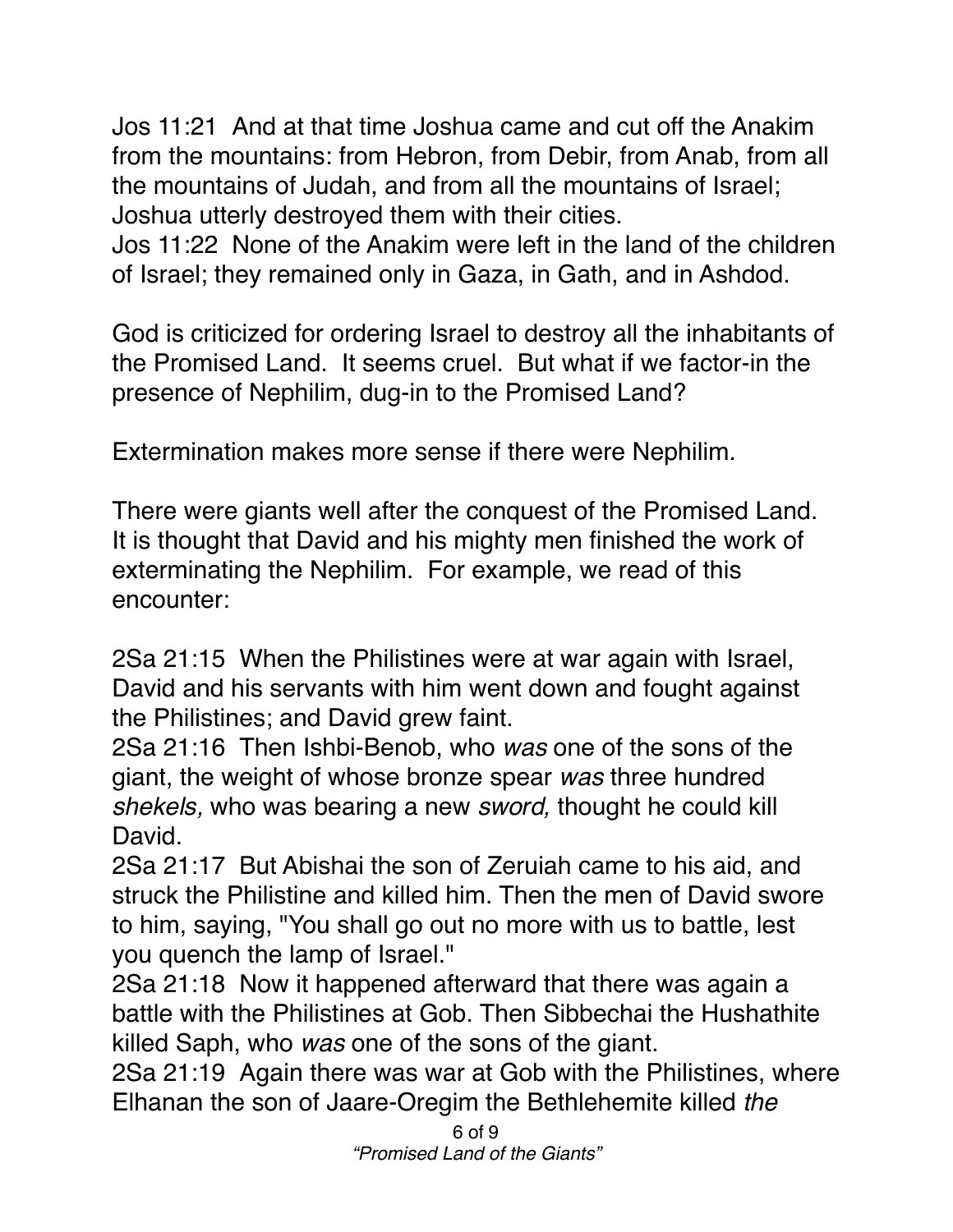*brother of* Goliath the Gittite, the shaft of whose spear *was* like a weaver's beam.

2Sa 21:20 Yet again there was war at Gath, where there was a man of *great* stature, who had six fingers on each hand and six toes on each foot, twenty-four in number; and he also was born to the giant.

2Sa 21:21 So when he defied Israel, Jonathan the son of Shimea, David's brother, killed him.

2Sa 21:22 These four were born to the giant in Gath, and fell by the hand of David and by the hand of his servants.

When you start to pay attention, you see that giants are a 'big' part (pun intended) of the Old Testament history.

Why don't they find giant skeletons? One writer said, "Search the Smithsonian galleries, for example, and you will see not a single giant bone or footprint cast on display. The clear impression given is that evidence of giants has never been found, and, intentionally or not, this tends to cast the Biblical record in an unfavorable light."

Scores of giant skeletons have been allegedly unearthed in the past couple of centuries. There is some evidence that these were ignored, destroyed, or hidden by places like the Smithsonian, because it defies the current theories of anthropology. It's not beyond the scientists to overlook or hide evidence contrary to their theories.

Truth is, the bones of giants have been reported. Here is one:

• Eureka, NV, 1877: "...the prospector was surprised to find a human leg bone and knee cap sticking out of solid rock... When the surrounding stone was carefully chipped away, the specimen was found to be composed of a leg bone broken off

> 7 of 9 *"Promised Land of the Giants"*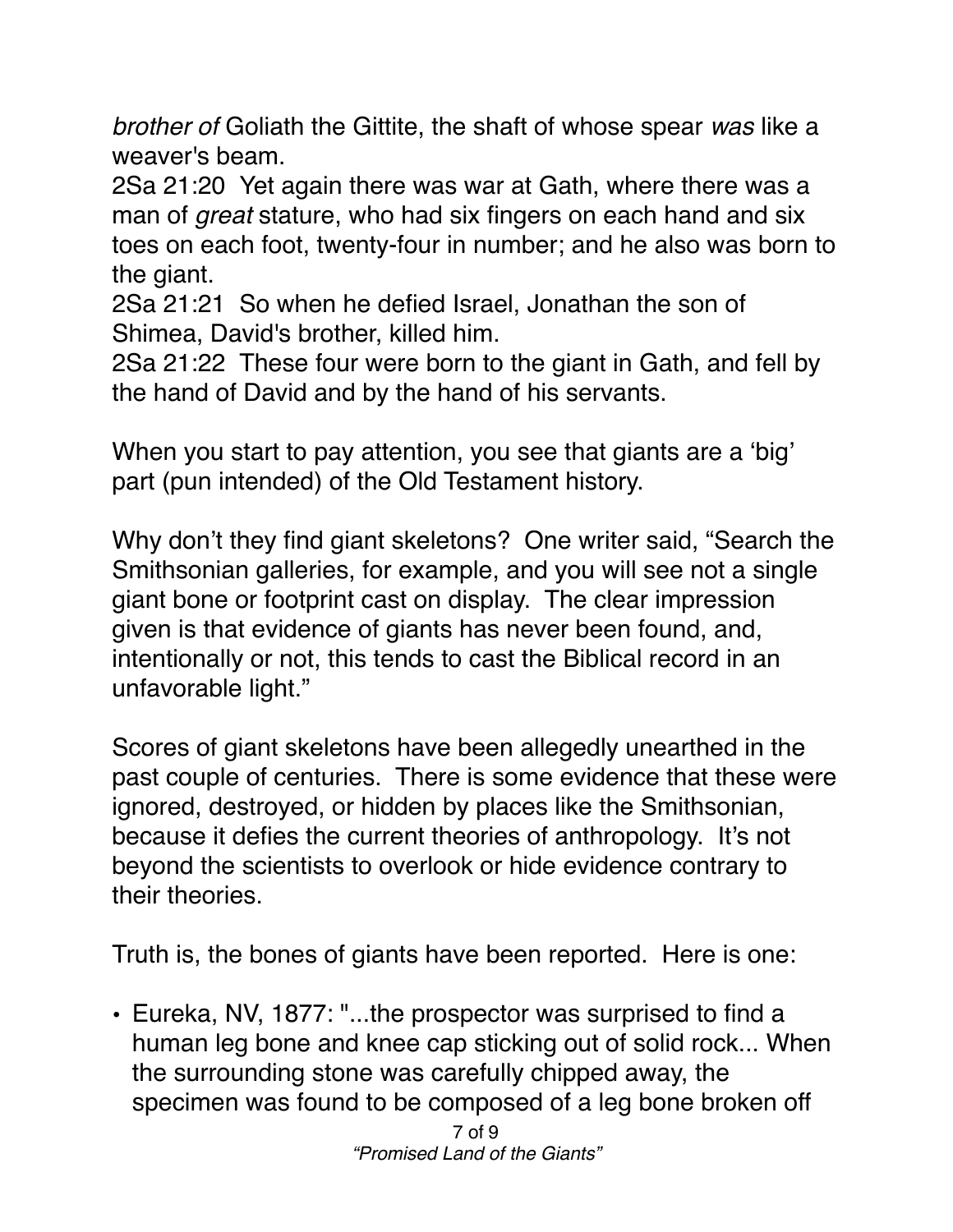four inches above the knee, the knee cap and joint, the lower leg bones, and the complete bones of the foot. Several medical doctors examined the remains, and were convinced that anatomically they had indeed once belonged to a human being, and a very modern-looking one. But an intriguing aspect of the bones was their size: from knee to heel they measured 39 inches. Their owner in life had thus stood over 12 feet tall.

In Egypt, archaeologists have found writings that mention the Anakim inhabiting the Promised Land. They are described as being very tall - upwards of 8' 7".

According to the folks at *Answers in Genesis,* most cultures around the world have stories of giants. "Greek and Roman mythology mentions the Titans, Kyklopes (Cyclops), and several other giants. Norse mythology contains stories of the Frost giants of Jötunheim. African and Asian peoples also have legends of giants, as do Native Americans."

## In his autobiography, "Buffalo" Bill Cody wrote the following words about a legend recounted to him by members of the Sioux tribe:

It was taught by the wise men of this tribe that the earth was originally peopled by giants, who were fully three times the size of modern men.

They were so swift and powerful that they could run alongside a buffalo, take the animal under one arm, and tear off a leg, and eat it as they ran.

As we close, let's go back to the reason we are interested in getting this right, and are spending time on it. It's because we believe we are living in the end times, and thus take to heart Jesus' words,